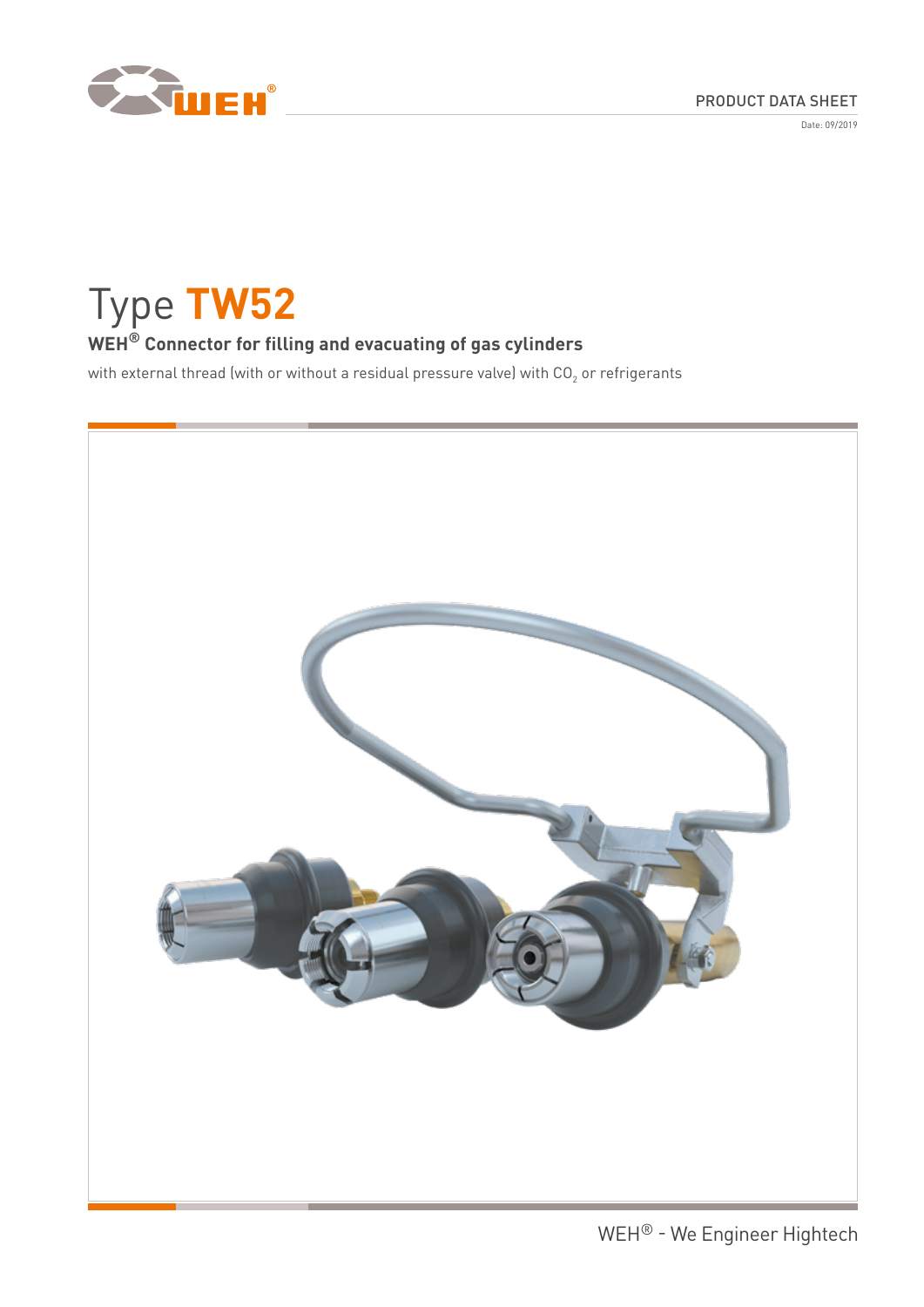# **General**

## **DESCRIPTION**



#### Features

- Suitable for filling of CO<sub>2</sub> or refrigerants
- Version for residual pressure valves or non-residual pressure valves available
- Connection in seconds
- No hand tightening required
- High safety due to pressure-assisted piston
- Environmentally friendly a vent pipe recirculates the
- vented gas (in conjunction with  $\text{TVCO}_2$ )
- WEH® Jaw locking mechanism
- High-grade materials

The WEH $^\circ$  TW52 Quick connector has been developed especially for filling gas cylinders with gaseous and liquid CO<sub>2</sub> or refrigerants. Connection to the cylinder is made within seconds without tedious screwing and unscrewing, thus preventing RSI resulting in the inflammation of tendons and abrasion of joints.

The TW52 is also suitable for filling one litre cylinders, e.g. for soda drinks.

The WEH® TW52 is equipped with a front seal of EPDM resp. polyurethane. Other sealing materials on request. It is the customer's responsibility to clarify the media compatibility.

The TW52 is optionally available with the WEH $^\circ$  TVCO $_2$  linear valve (see accessories).

This quick connector is available for gas cylinder valves acc. to DIN, BS, NF, CGA etc.

#### Application

Quick connector for filling and evacuating (except version with TVCO $_{_2}$  linear valve) of gas cylinders with external thread (with or without a residual pressure valve) with CO $_{\rm 2}$  or refrigerants.

### TECHNICAL DATA

| Characteristic                         | <b>Basic version</b>                                                                                 |
|----------------------------------------|------------------------------------------------------------------------------------------------------|
| Nominal hore DN                        | $5 \text{ mm}$                                                                                       |
| Max allowable<br>operating pressure PS | $250$ har<br>150 bar (TW52 with TVCO, linear valve)                                                  |
| Temperature range                      | -40 °C up to +40 °C (CO <sub>2</sub> )                                                               |
| Connection A                           | External thread connection acc. to the corresponding<br>national standard e.g. DIN, CGA, BS, NF etc. |
| Actuation                              | Manual actuation via grip sleeve                                                                     |
| Material                               | Corrosion resistant stainless steel and brass                                                        |
| Sealing material                       | Front seal of EPDM<br>resp. polyurethane (C1-16560, C1-17069)                                        |
| Design                                 | With or without RPV pin                                                                              |

Example of use:



TW52 with  $\mathsf{TVCO}_2$  linear valve

Other designs on request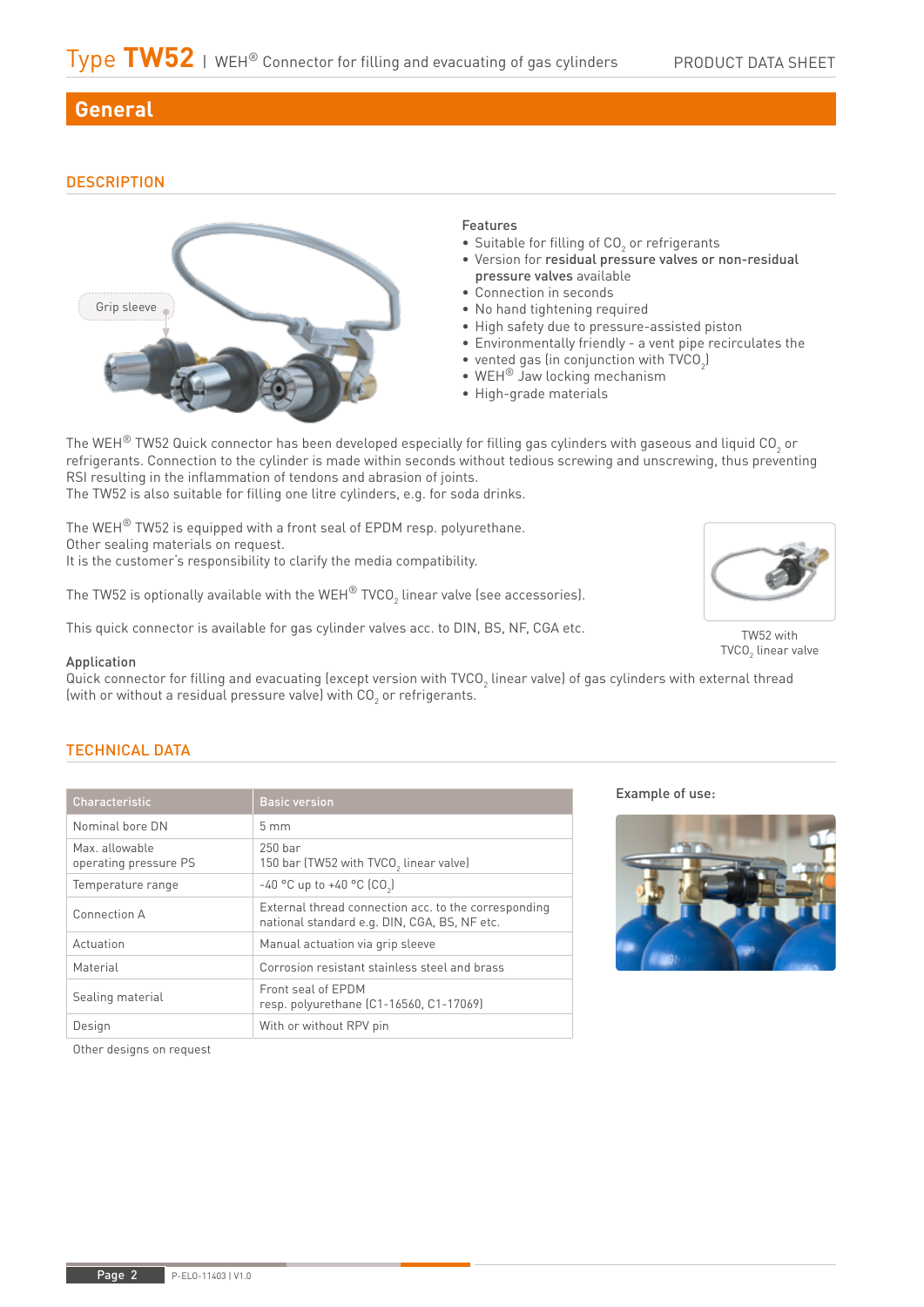# **Ordering**

## ORDERING | WEH® TW52 Quick connector for non-residual pressure valves

approx. dimensions (mm)



| Part No.     | <b>Description</b> | A<br>(external thread) | B <sub>1</sub><br>(internal thread) | D <sub>1</sub> | D <sub>2</sub> | D3 | D <sub>4</sub> |     |      | $\mathsf{L}3$ |
|--------------|--------------------|------------------------|-------------------------------------|----------------|----------------|----|----------------|-----|------|---------------|
| C1-16560-X01 | TW52               | G1/2"                  | G1/4"                               | 38             | 60             | 48 | 28             | 103 | 55.5 | 35.5          |
| C1-17069     | TW52               | TR21x4.5               | G1/4"                               | 36             | 60             | 48 | 28             | 103 | 55.5 | 35.5          |
| C1-16564-X01 | TW52               | W21.8x1/14"*           | G1/4"                               | 36             | 60             | 48 | 28             | 103 | 55.5 | 35.5          |

\* acc. to DIN 477

<code>ORDERING | WEH®</code> TW52 Quick connector for non-residual pressure valves (suitable for TVCO $_2$  linear valve) approx. dimensions (mm)



| Part No.     | <b>Description</b> | (external thread) | B <sub>1</sub><br>(external thread) | ш  | D2' | D <sub>3</sub> | D4 |    |      | L <sub>3</sub> |  |
|--------------|--------------------|-------------------|-------------------------------------|----|-----|----------------|----|----|------|----------------|--|
| $C1 - 16563$ | TW52               | W21.8x1/14"*      | M16x1.5                             | 36 | 60  | 48             | 28 | 03 | 55.5 | 3ビ<br>JJ.J     |  |
| _______      |                    |                   |                                     |    |     |                |    |    |      |                |  |

\* acc. to DIN 477

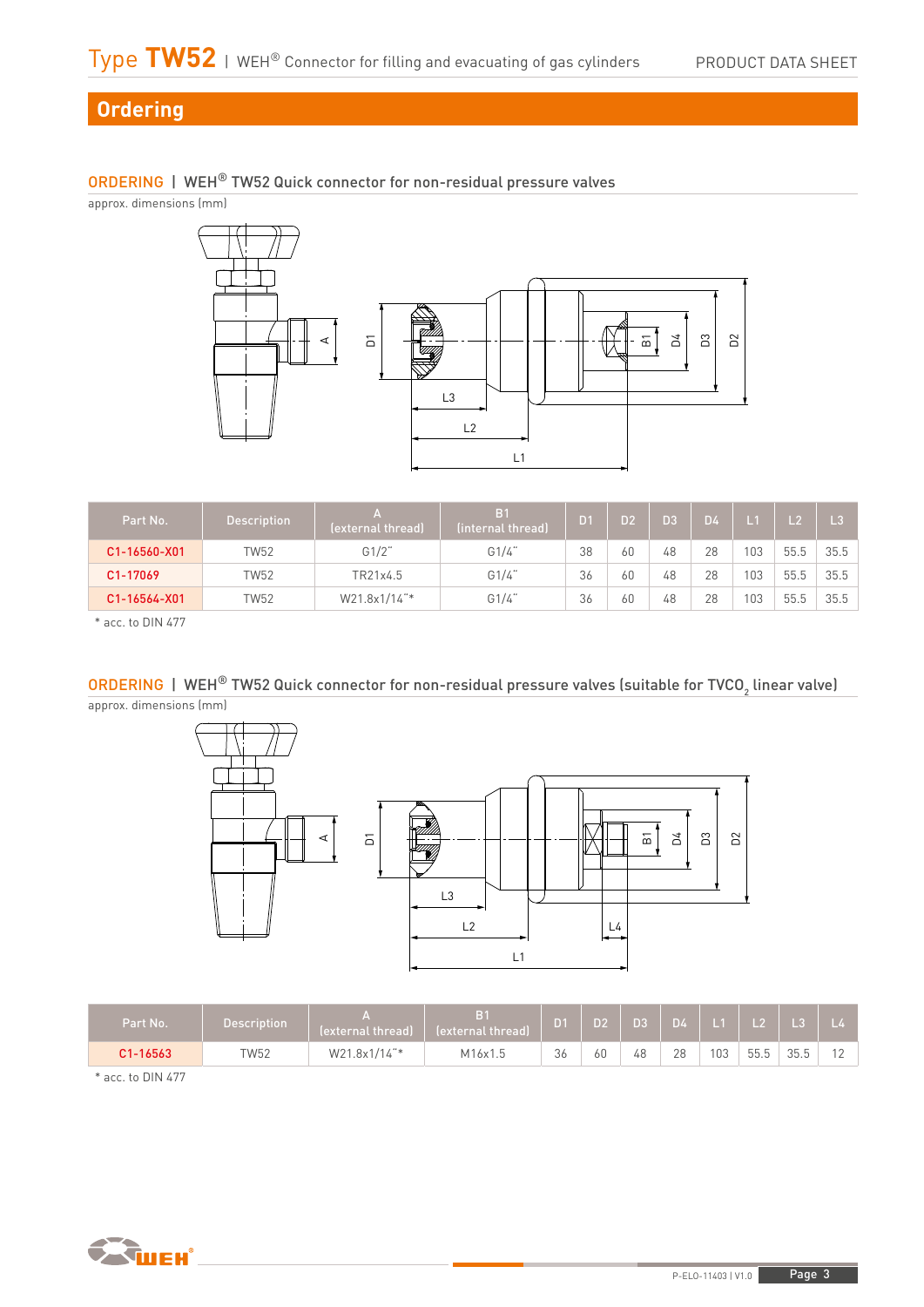D4

D3

D<sup>2</sup>

# **Ordering**

## ORDERING | WEH® TW52 Quick connector for residual pressure valves (incl. linear valve)

approx. dimensions (mm)



| Part No. | Description | (external thread) | B <sub>1</sub><br>linternal thread) | D <sub>1</sub> | D <sub>2</sub> | D <sub>3</sub> | <b>D4</b> | $1 - 4 -$ |      |      |
|----------|-------------|-------------------|-------------------------------------|----------------|----------------|----------------|-----------|-----------|------|------|
| C1-68486 | TW52        | W21.8x1/14"*      | G3/8"                               | 36             | 60             | 48             | 28        | 188       | 55.5 | 35.5 |

\* acc. to DIN 477

Other connector sizes and versions on request.

Required information for ordering see page 7, catalogue no. 40.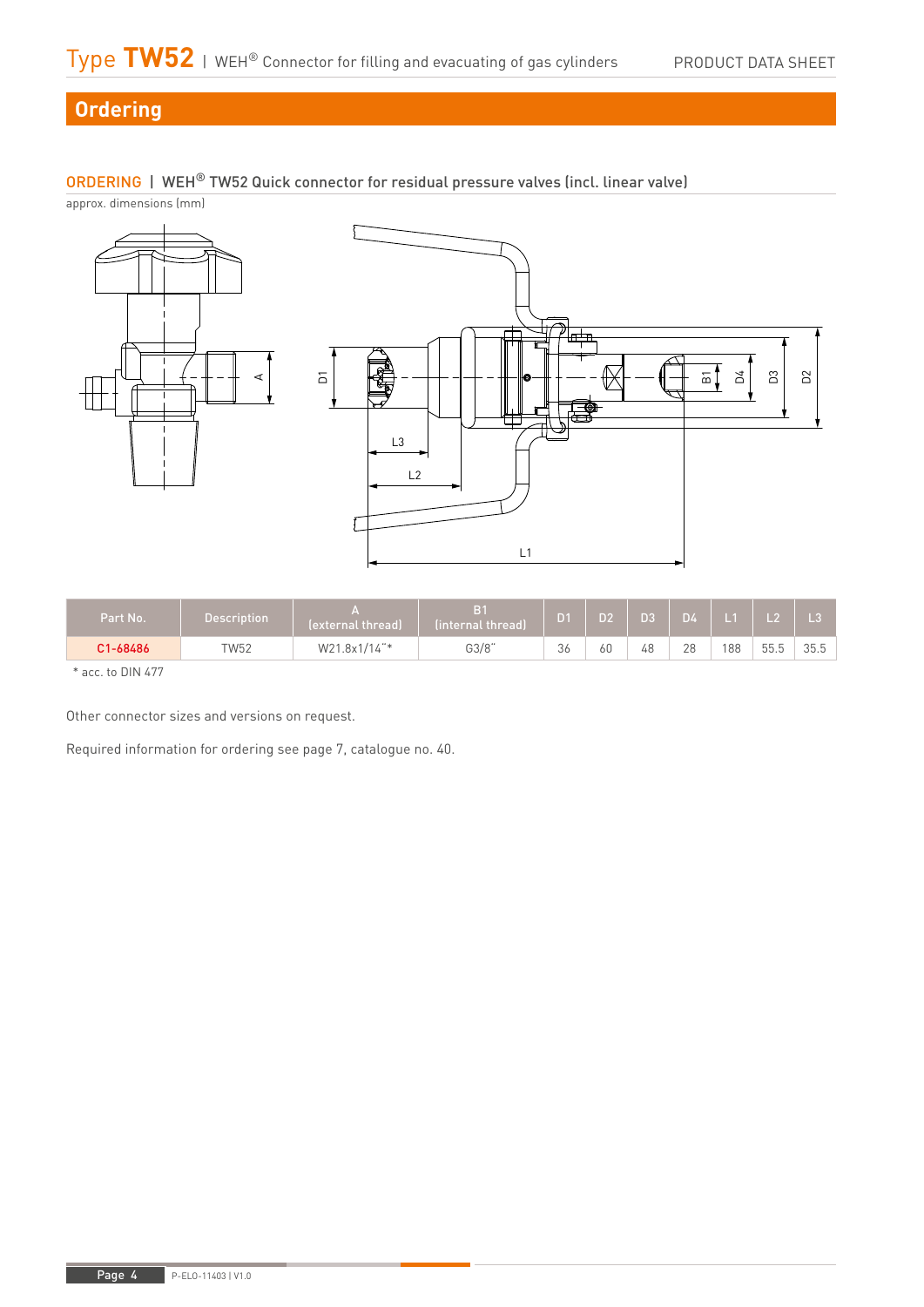# **Accessories / Spare parts**

### **ACCESSORIES**

The following accessories are available for the WEH® TW52:

### WEH $^\circledR$  TVCO $_2$  Linear valve

The WEH $^\circ$  TVCO $_2$  Linear valve enables to start or finish filling. Simply connect the TVCO $_2$  to the inlet 'B1' of the TW52 quick connector. The residual gas can be vented completely to the system via a recirculation hose. This prevents CO<sub>2</sub> from escaping into the atmosphere (greenhouse effect).



| Part No. | Description | (internal thread) | B2<br>(internal thread) |    |    |     | L2   L3   L4 |                   |    |     |
|----------|-------------|-------------------|-------------------------|----|----|-----|--------------|-------------------|----|-----|
| C1-34605 | TVCO.       | G1/4"             | M16x1.5                 | M5 | 28 | 207 | 87           | $\mathbf{a}$<br>ັ | 71 | 201 |

Other connector sizes and versions on request.

#### SPARE PARTS

Various parts are available as spares for the TW52 quick connector:

| Part No.   | <b>Description</b> |
|------------|--------------------|
| On request | Front seal         |

When ordering the front seal, please indicate the part no. engraved on the connector.